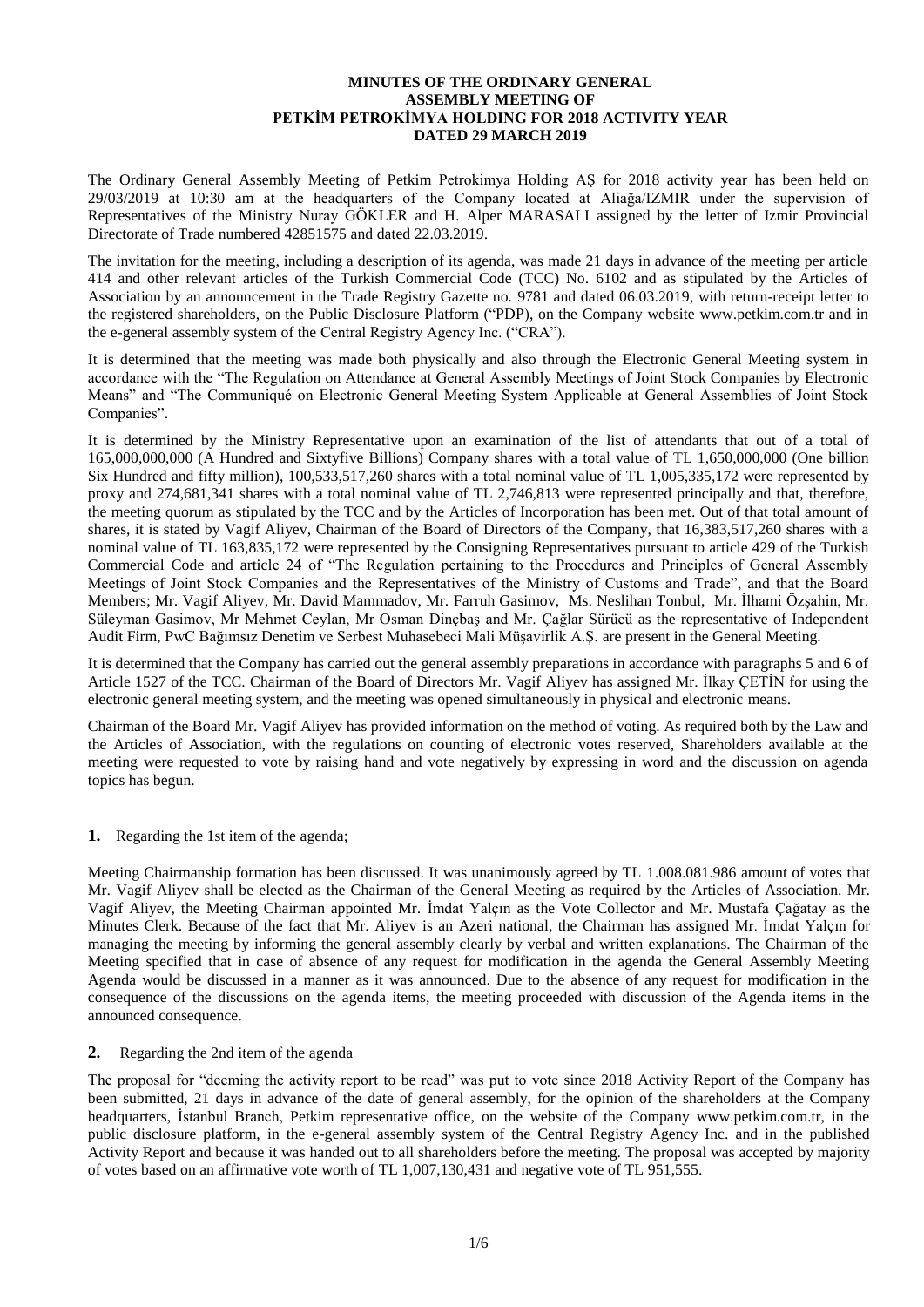The Board Activity Report was discussed and it was approved by majority of votes based on an affirmative vote worth of TL 1,007,130,431 and negative vote of TL 951,555.

**3.** Regarding the 3rd item of the agenda;

The Audit Report regarding 2018 activity year prepared by the independent audit firm, PwC Bağımsız Denetim ve Serbest Muhasebeci Mali Müşavirlik A.Ş, has been read to the General Assembly.

**4.** Regarding the 4th item of the agenda;

Financial statements for 2018 activity year have been submitted to examination of the shareholders in the Company Headquarter of Petkim, Petkim branch, Petkim representative office, on the website of the Company www.petkim.com.tr, in the public disclosure platform, in the e-general assembly system of the Central Registry Agency Inc. and in the published Activity Report books, 21 days prior to the date of General Assembly according to Article 437 of TCC. Financial statements have been read by Veysel Görgülü and have been voted. It has been resolved by the majority of votes including affirmative votes representing TL 1,007,130,431 and dissenting votes including TL 951,555 to approve the balance sheet, income statements of 2018 activity year.

Questions of Mr. Besim TAŞDEMİR, shareholder attending the General Meeting via Electronic platform has been answered by Deputy General Manager (Digitalisation) Mr. Murad ABDULLAYEV and General Manager Mr. Anar MAMMADOV. Mr Emin KARTAL shareholder attending the General Meeting via Electronic platform have asked questions regarding STAR Refinery share acquisition. Mr Anar MAMMADOV has made explanations about the issue. Hamza İL and Serkan AKTULUM, shareholders attending the meeting physically, have asked questions about the general course of the company. Mr Anar MAMMADOV has made explanations about the issue.

**5.** Regarding the 5th item of the agenda;

The release of the chairman and members of the Board for their accounts and activities in 2018 has been discussed. The release of the chairman and members of the Board for the Company activities and operations in 2018 has been voted. The Board Members did not use their right to vote arising from their shares in their release. It has been resolved by the majority of votes including affirmative votes representing TL 1,007,715,319 and dissenting votes including TL 366,667 to release separately the chairman and members of the Board for the Company activities and operations in 2018.

**6.** Regarding the 6th item of the agenda;

The discussion of the Board's proposal regarding the distribution of 2018 profit was announced 21 days in advance of the date of general assembly to the shareholders at the Company headquarters, at the Petkim branch, at Petkim representative office, on the website of the Company www.petkim.com.tr, in the public disclosure platform, in the published Activity Report books and in the e-general assembly system of the Central Registry Agency Inc. pursuant to article 437 of the TCC.

The Board of Directors resolution regarding dividend distribution proposal has been voted.

The resolution which provides that

According to the Consolidated Financial Statements for the period of 01.01.2018-31.12.2018, our Company has earned a "Net Term Profit Attributable to Parent Company" of TL 871,673,000 pursuant to the principles of Capital Markets Board ("CMB") Communiqué (II-14.1); and Net Term Profit TL 995,273,080 pursuant to Tax Procedure Law ("TPL").

In this respect, it has been resolved by the Board members that;

a) Pursuant to article 519 of Turkish Commercial Code, TL 19,355,747.94 out of Net Term Profit in accordance with TPL will be allocated to the primary legal reserves,

b) Gross dividend in the amount of TL 462,000,000.00 out of Net Distributable Income which corresponds to %28 of the issued capital shall be distributed to shareholders as bonus shares in accordance with the provisions of CMB Communiqué numbered II-19.1,

c) TL 513,917,332.06 which remains from current Net Term Profit after the allocation of primary legal reserves and bonus share distribution to shareholders shall be allocated to retained earnings in our company's accounts which are kept in accordance with TPL,

d) TL 390,317,252.06 which is the amount remaining from "Net Term Profit Attributable to Parent Company" after the allocation of primary legal reserves and bonus share distribution to shareholders, shall be allocated to the extraordinary reserves in our company's consolidated financial tables that are prepared in accordance with CMB Communiqué (II-14.1),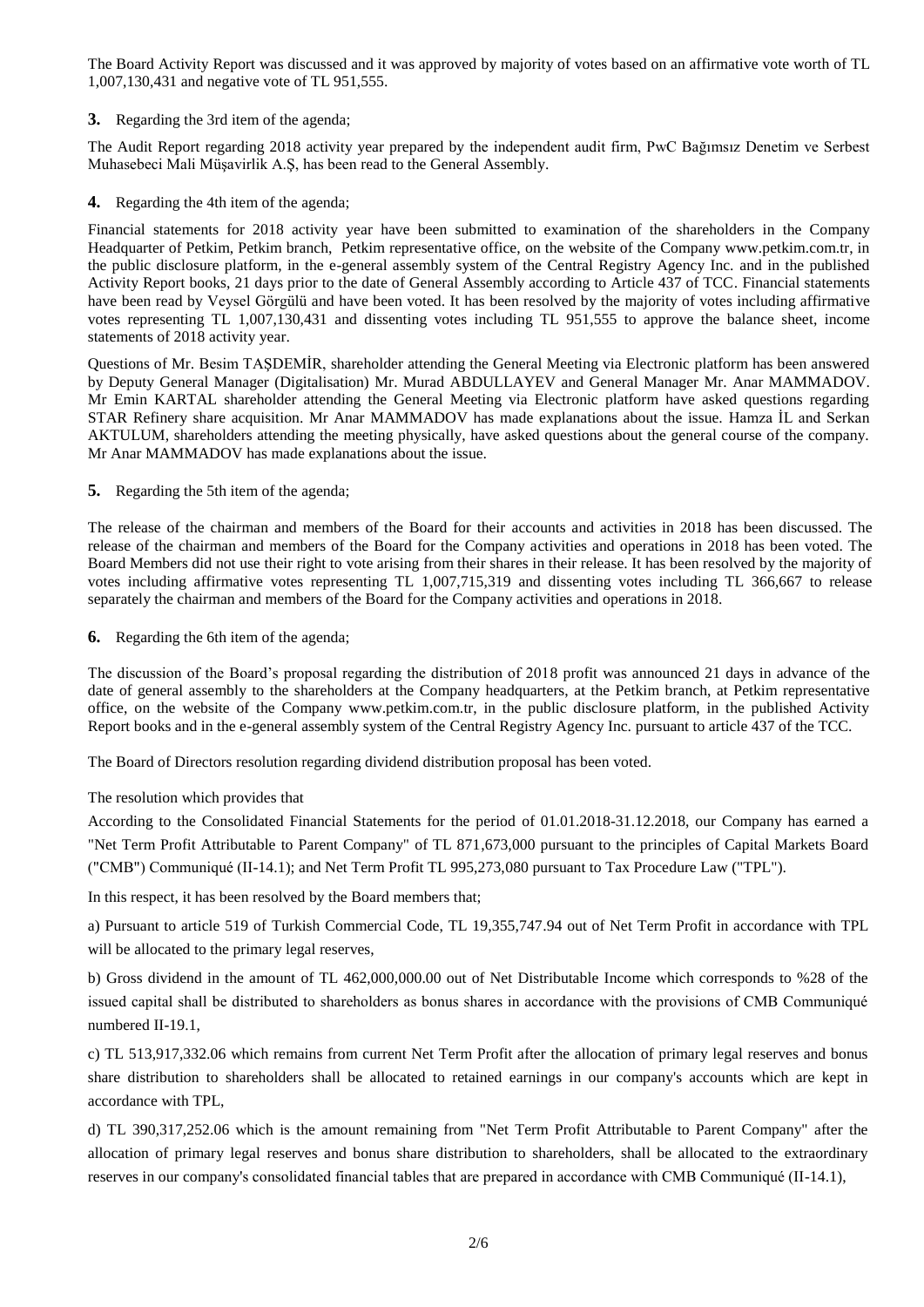e) This board resolution shall be submitted to the approval of the Ordinary General Assembly Meeting for the activity year of 2018.

has been resolved by the majority of votes including affirmative votes representing TL 1,007,928,786 and dissenting votes including TL 99,200.

# **PETKİM PETROKİMYA HOLDİNG ANONİM ŞİRKETİ PROFIT DISTRIBUTION TABLE FOR 2018 (TL)**

| PETKIM PETROKIMYA HOLDING A.S. 2018<br>PROFIT DISTRIBUTION TABLE THAT WILL BE SUBMITTED TO SHAREHOLDERS' MEETING |                                                                                        |                |                                                                                     |                                    |                      |  |
|------------------------------------------------------------------------------------------------------------------|----------------------------------------------------------------------------------------|----------------|-------------------------------------------------------------------------------------|------------------------------------|----------------------|--|
|                                                                                                                  |                                                                                        |                | <b>Per Capital Market Regulations</b>                                               | <b>Per Legal Records</b>           |                      |  |
|                                                                                                                  | DISTRIBUTION OF CURRENT PERIOD PROFIT                                                  |                |                                                                                     |                                    |                      |  |
|                                                                                                                  | 1) Paid In/ Issued Capital                                                             |                | 1.650,000,000.00<br>310 644 252 08                                                  | 1,650,000,000,00<br>310.644.252.06 |                      |  |
| 2) Total Legal Reserve Funds (Per Legal Records)                                                                 |                                                                                        |                |                                                                                     |                                    |                      |  |
|                                                                                                                  | Information on privileges in profit distribution if any in the Articles of Association |                |                                                                                     |                                    |                      |  |
|                                                                                                                  | 3) Current Pariod Profit                                                               |                | 1,024,539,000.00                                                                    | 1.121.209.441.52                   |                      |  |
| 4) Taxas Payable<br><b>51 NET PROFIT</b>                                                                         |                                                                                        |                | (152.866.000.00)<br>871.673.000.00                                                  | (125,936,361,52)<br>995.273.080,00 |                      |  |
|                                                                                                                  | 6) Previous Years Losses                                                               |                |                                                                                     |                                    |                      |  |
| 7) First Legal Reserves<br><b>8) NET DISTRIBUTABLE PROFIT FOR THE PERIOD</b>                                     |                                                                                        |                | 19.355.747.94<br>882.317.252.06                                                     | 19.355.747.94<br>975.917.332.06    |                      |  |
| 9) Donations Made During The Year                                                                                |                                                                                        |                | 8.121.128.72                                                                        | 8.121.126.72                       |                      |  |
|                                                                                                                  | 10) NET DISTRIBUTABLE PROFIT ADDED DONATIONS                                           | 860 438 378 78 | 984.038.458.78                                                                      |                                    |                      |  |
| 11) First Dividend to Shareholders                                                                               |                                                                                        |                | 482,000,000,00                                                                      |                                    |                      |  |
|                                                                                                                  | $-$ Cash<br>- Borus<br>1Dividend to Privileged Shareholders                            |                | 462,000,000.00                                                                      |                                    |                      |  |
|                                                                                                                  | 1Dividend to Board Members And Employees, etc.                                         |                |                                                                                     |                                    |                      |  |
|                                                                                                                  | 1Dividend to Redeemed Shareholders<br>15) Secondary Dividend to Shareholders           |                |                                                                                     |                                    |                      |  |
|                                                                                                                  | 16) Secondary Legal Reserves                                                           |                |                                                                                     |                                    |                      |  |
|                                                                                                                  | 17) Statutory Reserves                                                                 |                |                                                                                     |                                    |                      |  |
| 18) Special Reserves<br><b>19) EXTRAORDINARY RESERVES</b>                                                        |                                                                                        |                | 390.317.252.08                                                                      | 513.917.332.06                     |                      |  |
| 20) Other resources payable                                                                                      |                                                                                        |                |                                                                                     |                                    |                      |  |
|                                                                                                                  | - Previous Years Profit<br>- Extraordinary Reserves                                    |                |                                                                                     |                                    |                      |  |
|                                                                                                                  | - Other Distributable Reserves As Par The Law And the Articles of Association.         |                |                                                                                     |                                    |                      |  |
|                                                                                                                  |                                                                                        |                |                                                                                     |                                    |                      |  |
|                                                                                                                  | Dividend Per Share (Krs)                                                               |                | 0,5283                                                                              |                                    |                      |  |
|                                                                                                                  |                                                                                        |                |                                                                                     |                                    |                      |  |
| Dividend Per Share (krs) (Gross)                                                                                 |                                                                                        |                | 0.2800                                                                              |                                    |                      |  |
|                                                                                                                  | <b>INFORMATION ABOUT DIVIDEND RATIO</b>                                                |                |                                                                                     |                                    |                      |  |
|                                                                                                                  | Information About Dividend Ratio                                                       |                |                                                                                     |                                    |                      |  |
|                                                                                                                  | Group                                                                                  |                |                                                                                     | Dividend to 1 Krs Nominal Shares   | Rate <sup>n</sup> s. |  |
|                                                                                                                  |                                                                                        |                |                                                                                     | Amount Krs                         |                      |  |
|                                                                                                                  | SOCAR Turkey Petrokinya A.S.<br>Others (Publicly Held Shares)                          |                | 235.620.000,00<br>226.380.000,00                                                    | 0,280000<br>0,280000               | 28,000<br>28,000     |  |
| geog                                                                                                             |                                                                                        |                |                                                                                     |                                    |                      |  |
|                                                                                                                  | Ozeleştirme İdaresi Başkanlığı                                                         |                | 0.00                                                                                | 0.280000                           | 28,000               |  |
|                                                                                                                  | <b>TOOMTO:</b>                                                                         |                | 462.000.000.00                                                                      |                                    |                      |  |
|                                                                                                                  |                                                                                        |                |                                                                                     |                                    |                      |  |
|                                                                                                                  | SOCAR Turkey Petrokimya A.S.                                                           |                | 235.620.000,00                                                                      | 0,280000                           | 28,000               |  |
|                                                                                                                  | Diğer (Halka Açık Olan Kısım)                                                          |                | 226.380.000,00                                                                      | 0,280000                           | 28,000               |  |
| ₹                                                                                                                | Ozelleştirme İdaresi Başkanlığı                                                        |                | 0,00                                                                                | 0,280000                           | 28,000               |  |
|                                                                                                                  | Toplam:                                                                                |                | 462.000.000.00                                                                      |                                    |                      |  |
|                                                                                                                  | THE RATIO OF DIVIDENT DISTRIBUTED OVER NET DISTRIBUTABLE PROFIT ADDED DONATIONS        |                |                                                                                     |                                    |                      |  |
|                                                                                                                  | DIVIDENT DISTRIBUTED TO SHAREHOLDERS (TL)                                              |                | The Ratio of Divident Distributed Over Net Distributable Profit Added Donations (%) |                                    |                      |  |
|                                                                                                                  | 462.000.000.00                                                                         |                | 53.69                                                                               |                                    |                      |  |

**7.** Regarding the 8th item of the agenda;

Appointments to the board membership which have been vacant, pursuant to Article 11 of the Articles of Association and Article 363 of Turkish Commercial Code ("TCC"), a within the year has been discussed.

The election of Mr Osman Dinçbaş having Turkish ID Number of 26708161966 residing at Yaverbey sokak No:19/A Daire:11 Moda / İSTANBUL and Mr Mehmet BOSTAN having Turkish ID Number of 28876952636 residing at Çengelköy Mh. Kaldırım Cd. Çengelköy Konakları Sitesi A-2 Blok No:2 T İç Kapı No:5 Üsküdar / İSTANBUL for the vacant positions in accordance with Article 11 of the Articles of Association of the Company and Article 363 of TCC,

has been approved by majority of votes including affirmative votes representing TL 1,001,287,410 and dissenting votes TL 6,794,575.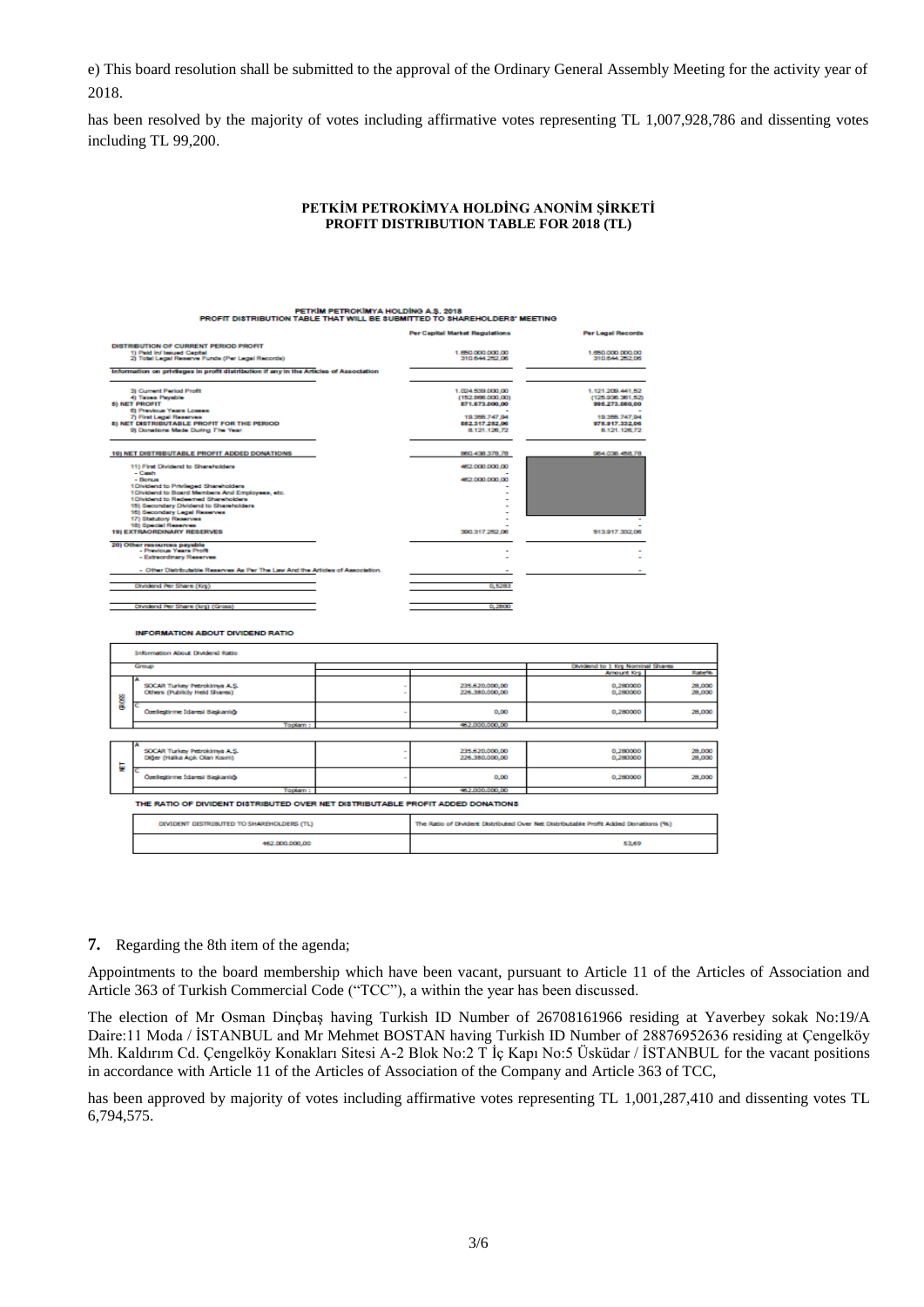Re-election or replacement of the members of the Board of Directors, whose terms of office have expired and determination of their term has been discussed. Proposals of the representatives of SOCAR Turkey Petrokimya A.Ş. and Privatization Administration and information about the board member nominees that are disclosed with the approval of Board of Directors' has been read and voted.

Board member nominees Mr Vagıf ALIYEV, Mr David MAMMADOV, Mr. Farruh GASIMOV, Ms. Neslihan TONBUL, Mr. [İlhami ÖZŞAHİN,](http://www.petkim.com.tr/PopUp/popup_yonetim-ozgecmis_ilhamiOZSAHIN.html) Mr. Süleyman GASIMOV, Mr. [Mehmet CEYLAN,](http://www.petkim.com.tr/PopUp/popup_yonetim-ozgecmis_MehmetCeylan_v3.html) and Mr Osman DİNÇBAŞ were present at the meeting. Mr Mehmet BOSTAN's statement for accepting to be a board member has been read.

As a result of voting; it has been resolved by majority of votes including affirmative votes representing TL 998,080,276 and dissenting votes including TL 10,001,709 that;

- To select SOCAR Turkey Petrokimya Holding A.Ş., registered in İstanbul Trade Registry Directorate with the number 662705 for the membership of the Board of Directors and to assign as its proxy Mr. Vagif ALIYEV, a national of Azerbaijan with the tax ID: 0530483263 residing at Apt.83, 32 B. Nurivey Cad. Baku-AZERBAIJAN;

- To select Mr David MAMMADOV, a national of Azerbaijan with the tax ID: 6110492016 residing at Apt.2, 201 S. Rahimov Sokağı Baku-AZERBAIJAN,

- To select SOCAR Turkey Enerji A.Ş., registered in İstanbul Trade Registry Directorate with the number 609880 for the membership of the Board of Directors and to assign as its proxy Mr Farruh GASSIMOV, a national of Azerbaijan with the tax ID: 3890661554 residing at Apt.53,57 H. Javid Avenue Baku-AZERBAIJAN;

- To select Ms. Neslihan TONBUL, a national of Turkey with Turkish identity no: 27985394658 residing at Ömer Paşa Sokak No:26 Deniz Apt. D:4 Erenköy Kadıköy/İSTANBUL,

- To select Mr. Süleyman GASIMOV, a national of Azerbaijan with the tax ID: 3890707879 residing at Bahruz Nuriyev Cad. 32/125, Baku, AZ1000, AZERBAIJAN,

- To select Mr [Osman DİNÇBAŞ,](http://www.petkim.com.tr/PopUp/OsmanDincbas_cv.html) a national of Turkey with Turkish identity no: 26708161966 residing at Yaverbey sokak No:19/A Daire:11 Moda/İSTANBUL, nominated by the C group shareholder, as independent board member,

- To select Mr [Mehmet CEYLAN,](http://www.petkim.com.tr/PopUp/popup_yonetim-ozgecmis_MehmetCeylan_v3.html) a national of Turkey with Turkish identity no: 43115085456 residing at 1470. Sokak Gökteşehir Blokları B Blok No:30 Çukurambar / Ankara, as independent board member,

-To select M[r Mehmet BOSTAN'](http://www.petkim.com.tr/PopUp/popup_yonetim-ozgecmis_MehmetCeylan_v3.html), a national of Turkey with Turkish identity no: 28876952636 residing at Çengelköy Mh. Kaldırım Cd. Çengelköy Konakları Sitesi A-2 Blok No:2 T İç Kapı No:5 Üsküdar / İSTANBUL, as independent board member,

- To select Mr. İlhami ÖZŞAHİN, a national of Turkey with Turkish identity no: 18329363690 residing at Karşıyaka Mah. 753 Sokak No:23 Gölbaşı / ANKARA,

# **9.** Regarding the 9th item of the agenda

It has been resolved to pay a monthly gross wage in amount of TL 40,000 to each of the Board members by majority of votes including affirmative votes representing TL 880,013,107 and dissenting votes representing TL 128,068,878

**10.** Regarding the 10th item of the agenda;

The election of "PwC Bağımsız Denetim ve Serbest Muhasebeci Mali Müşavirlik A.Ş." as an independent audit company in accordance with the proposal of the Committee in Charge of Audit by the decision of the Board dated on 04.03.2019 pursuant to the capital markets board legislation and Turkish Commercial Code has discussed and submitted to the approval of the General Assembly.

It has been approved to elect "PwC Bağımsız Denetim ve Serbest Muhasebeci Mali Müşavirlik A.Ş." to audit 2019 annual and interim financial statements for 2019 of our Company and to carry out other duties as stated in Capital Markets legislation and Turkish Commercial Code by majority of votes including affirmative votes representing TL 999,197,966 and dissenting votes representing TL 8,884,020.

### **11.** Regarding the 11th item of the agenda;

The shareholders have been informed about the donation in total amount of TL 8.121.126,72 made by the Company in 2018.

### **12.** Regarding the 12th item of the agenda;

The upper limit of donation and aids to be made by the Company until the Annual General Assembly Meeting for 2019 as per Capital Market Law Article has been discussed. The recommendation of the Board regarding the upper limit at an amount of TL 12,000,000 of donation and the aids has been submitted to the approval of the General Assembly. It has been resolved to specify the donation and aids upper limit at an amount of TL 12,000,000 provided that it will not exceed further limits that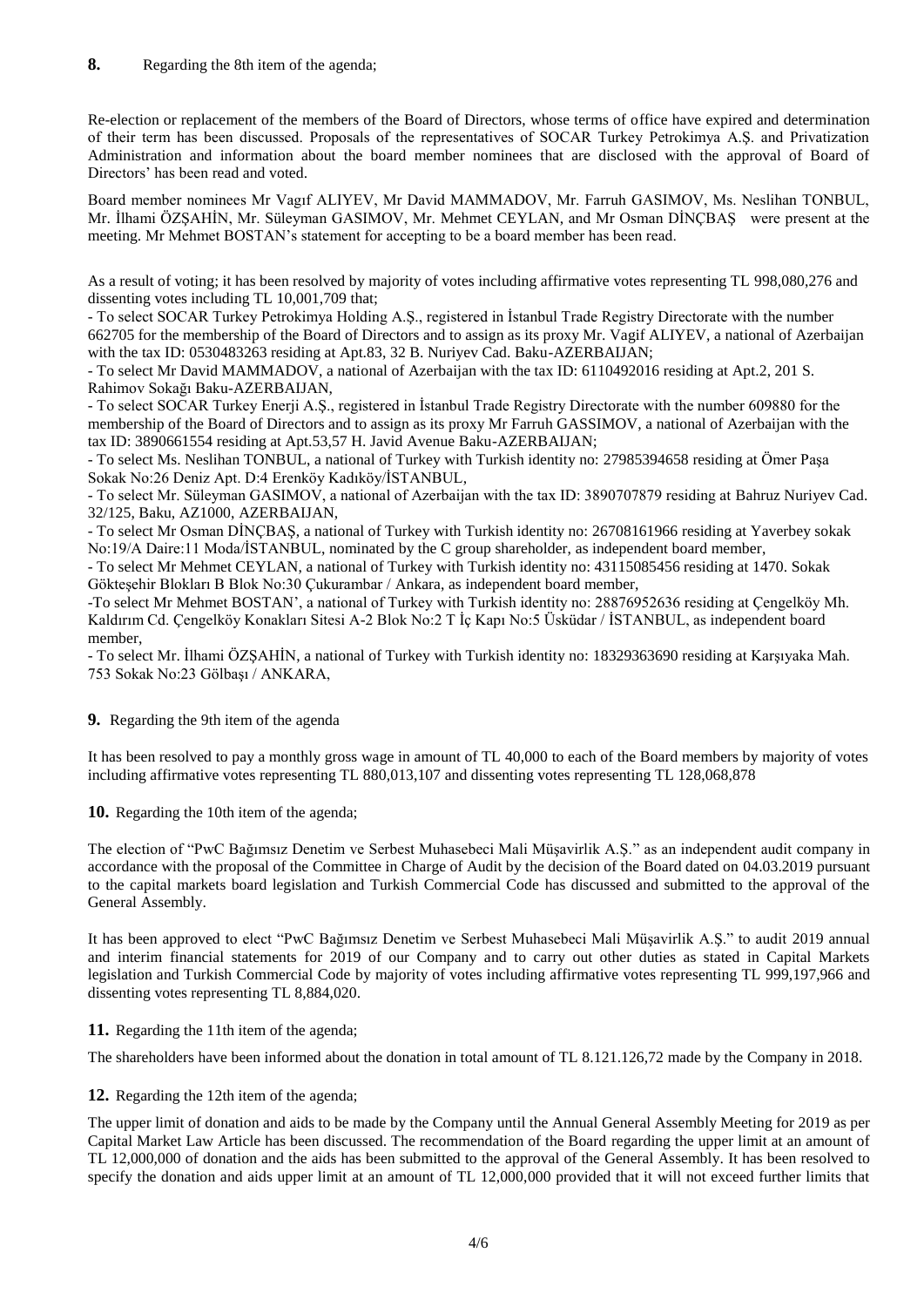may be specified by the Capital Market Board by majority of votes including affirmative votes representing TL 875,995,302 and dissenting votes representing TL 132,086,683

**13.** Regarding the 13th item of the agenda;

The issue that shareholders and Board members having management control, managers possessing administrative responsibility and their equivalent and up to secondary blood and alliance relatives, partnerships or affiliates specified in Article (1.3.6) of "Corporate Governance Principles" annexed to "Corporate Management Communique" Nr. (II-17.1) of the Capital Market Board, did not carry out any significant operations which may cause conflict of interests, or their affiliates did not carry out any operation of commercial type within business matters on their own or others' behalf or did not get into another partnership engaged in commercial affairs of the same kind in the capacity of a partner with limitless responsibility has been submitted for the information of the General Assembly.

# **14.** Regarding the 14th item of the agenda;

The issue of giving permission to the Board members to carry out operations specified in articles 395 and 396 of TCC has been discussed and submitted to the approval of the General Assembly. It has been resolved by majority of votes including affirmative votes representing TL 1,002,890,537 and dissenting votes representing TL 5,191,448 to allow the Board members to carry out the aforementioned operations.

# **15.** Regarding the 15th item of the agenda;

Within the scope of the Article 12/4 of "Corporate Governance Communique" Nr. (II-17.1) of the Capital Market Board for the company;

- The total amount of Guarantees, pledges and mortgages granted by the Company on its behalf is TL 2,246,329,000 which is composed of TL 2,069,233,000 to the banks, TL 42,099,000 to Custom Directorates and Ministry of Customs, TL 5,600,000 to Energy Market Regulatory Authority, TL 129,397,000 (of which TL 6,512,000 is granted by Petlim, company that is fully consolidated) to the others,
- The Guarantees, pledges and mortgages granted by the Company for corporations that are fully consolidated in financial statements is corresponding to share pledge, guarantee and mortgages in the amount of 212,000,000 million USD pertaining to Petlim's long term investment credit as stated in the footnote numbered 31 in consolidated financial statements for the period between 01 January-31 December 2018.
- No guarantee, pledge and mortgages have been granted to guarantee other third parties' liabilities for the purpose of conducting ordinary commercial activities.

has been submitted for the information of the General Assembly.

**16.** Regarding the 16th item of the agenda;

Discussion passed on to the section of Requests.

The meeting chairman has made a thanks speech.

Among shareholders participating physically to the meeting Mr. İsmail Kaya, Mr. Kazım Arguz and Mr. Remzi Ödemir have requested information about the share prices, investments and profit distribution. Chairman Mr. Vagif ALİYEV and General Manager of the Company Mr Anar MAMMADOV have made explanations about the issues.

For the issues commented by, Mr. Ekrem KARTAL and Mr. Besim TAŞDEMİR for the related agenda items, Mr Vagif ALİYEV and Mr. Anar MAMMADOV have made explanations and answered the questions. Board Member Mehmet CEYLAN has made additional explanations. The meeting chairman ended the meeting as no one else took the floor and no other agenda item left to be discussed.

These minutes of meeting have been issued, read and signed on its premises. 29 March 2019